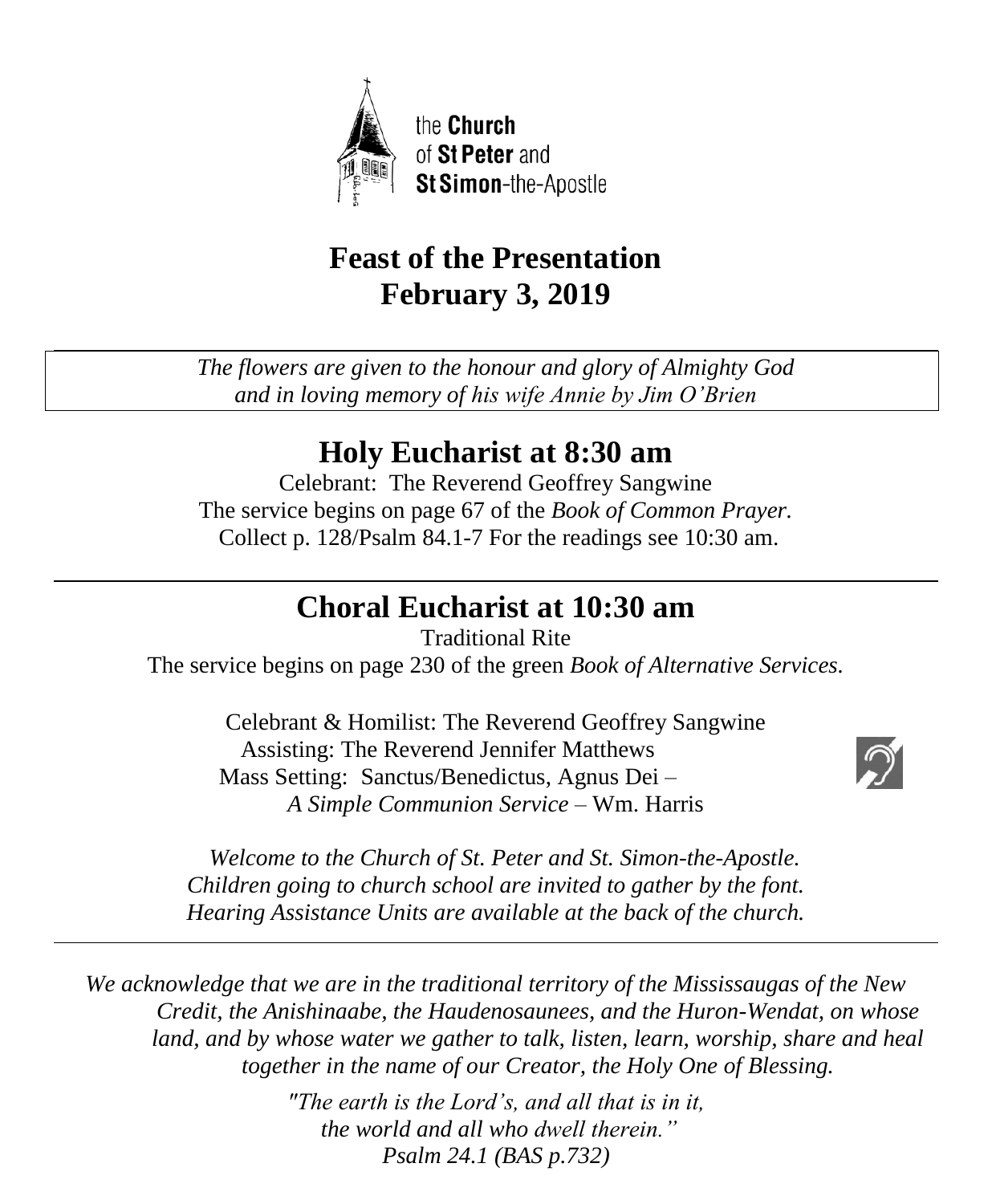**Prelude** *Mit Fried und Freud ich fahr dahin (In Peace and Joy I Now Depart) BWV 616* J.S. BACH

# **Gathering of the Community**

#### **Introit** *Nunc Dimittis* SIGURŎUR SÆVARSSON

| Lord, now lettest thou thy servant depart in<br>peace: according to thy word.                                                                           |
|---------------------------------------------------------------------------------------------------------------------------------------------------------|
| For mine eyes have seen: thy salvation,                                                                                                                 |
| Which thou hast prepared: before the face<br>of all people;                                                                                             |
| To be a light to lighten the Gentiles: and to                                                                                                           |
| be the glory of thy people Israel.                                                                                                                      |
| Glory be to the Father, and to the Son: and<br>to the Holy Ghost;<br>As it was in the beginning, is now, and<br>ever shall be: world without end. Amen. |
|                                                                                                                                                         |

#### **Hymn** 375 At the Name of Jesus **KING's WESTON**

| All       | And with thy spirit.                                     |
|-----------|----------------------------------------------------------|
|           | and the fellowship of the Holy Spirit, be with you all.  |
| Celebrant | The grace of our Lord Jesus Christ, and the love of God, |

*Celebrant* Almighty God,

- *All* **unto whom all hearts be open, all desires known, and from whom no secrets are hid: cleanse the thoughts of our hearts by the inspiration of thy Holy Spirit, that we may perfectly love thee, and worthily magnify thy holy name; through Christ our Lord. Amen.**
- *Celebrant* Our Lord Jesus Christ said: hear, O Israel, the Lord our God is one Lord; and thou shalt love the Lord thy God with all thy heart, and with all thy soul, and with all thy mind, and with all thy strength. This is the first and great commandment. And the second is like unto it: thou shalt love thy neighbour as thyself. On these two commandments hang all the law and the prophets.
- *All* **Lord have mercy upon us, and write both these thy laws in our hearts, we beseech thee.**

### **Collect of the Day**

*Celebrant* Almighty and everliving God, we humbly beseech thy Majesty, that, as thy onlybegotten Son was presented in the temple in substance of our flesh, so we may be presented unto thee with pure and clean hearts, by the same thy Son Jesus Christ our Lord. **Amen.**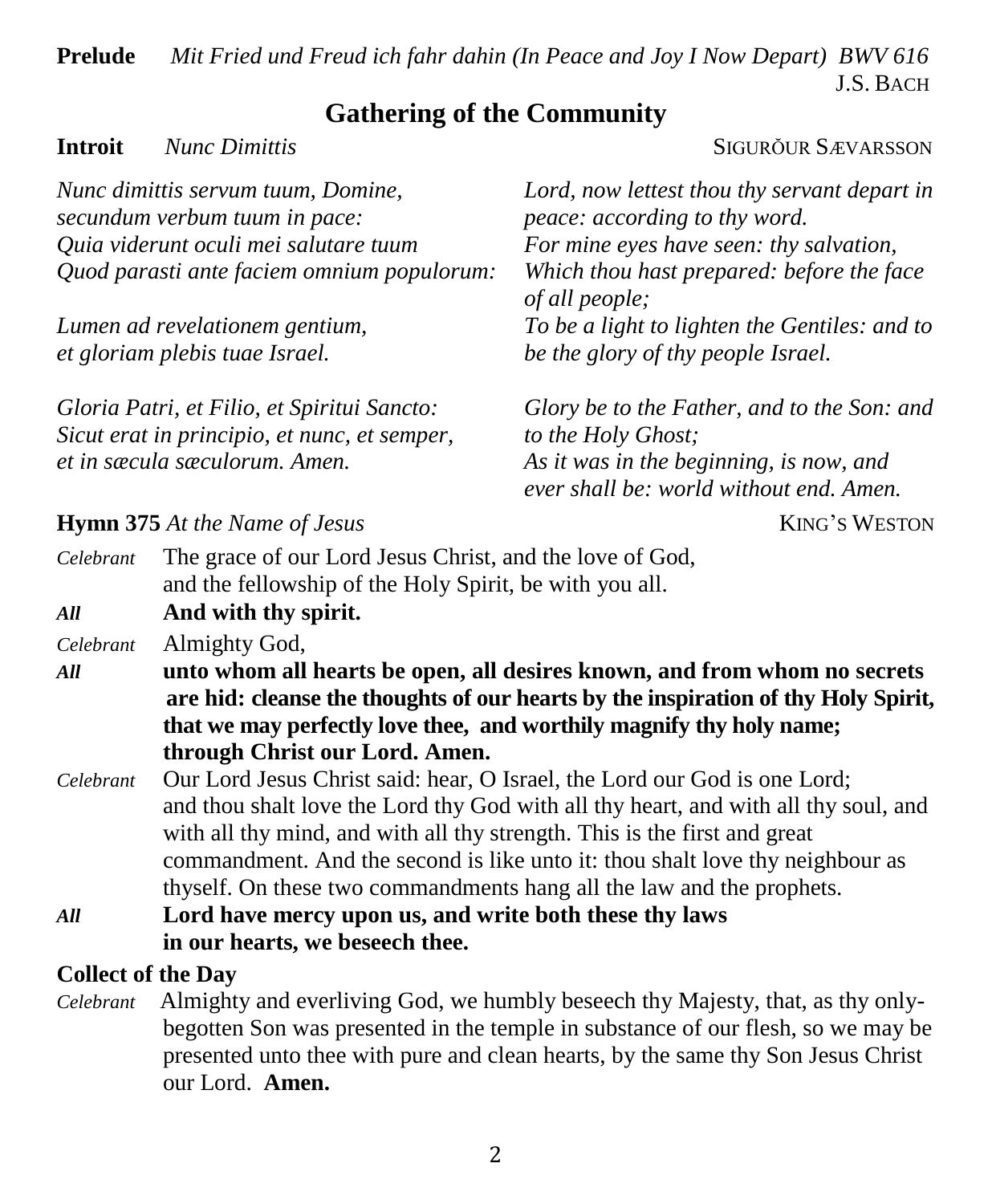# **Proclamation of the Word**

#### **Old Testament Lesson** *Malachi 3.1-4**Read by Dennis Gittens*

*Reader* The Old Testament Lesson is written in the 3<sup>rd</sup> chapter of the book of Malachi, beginning at the  $1<sup>st</sup>$  verse.

See, I am sending my messenger to prepare the way before me, and the Lord whom you seek will suddenly come to his temple. The messenger of the covenant in whom you delight indeed, he is coming, says the Lord of hosts. But who can endure the day of his coming, and who can stand when he appears? For he is like a refiner's fire and like fullers' soap; he will sit as a refiner and purifier of silver, and he will purify the descendants of Levi and refine them like gold and silver, until they present offerings to the Lord in righteousness. Then the offering of Judah and Jerusalem will be pleasing to the Lord as in the days of old and as in former years.

*Reader* The word of the Lord. *All* **Thanks be to God.**



 $<sup>1</sup>$  O how lovely ' are thy ' dwellings,</sup>

 $*$  thou 'Lord ' $-$  of 'hosts!

<sup>2</sup> My soul hath a desire and longing to enter into the 'courts  $\cdot$  of the 'Lord:  $*$  my heart and my flesh re ' joice  $\cdot$  in the ' living ' God.

- <sup>3</sup> Yea, the sparrow hath found her an house, and the swallow a nest where she may ' lay her ' young:
	- \* even thine altars O Lord of hosts, my ' King ' and my ' God.
- $4^4$  Blessed are they that ' dwell in  $\cdot$  thy ' house;

\* they will be ' alway ' praising ' thee.

- $<sup>5</sup>$  Blessed are they whose ' strength  $\cdot$  is in ' thee,</sup>
	- $*$  in whose ' heart  $\cdot$  are the ' pilgrim ' ways;
- $<sup>6</sup>$  Who going through the Vale of Misery ' use it  $\cdot$  for a ' well;</sup>
	- \* yea, the early rain ' cover-eth ' it with ' blessings.

2nd <sup>7</sup>They go from ' strength to ' strength,

\* and unto the God of gods appeareth every ' one of ' them in ' Sion.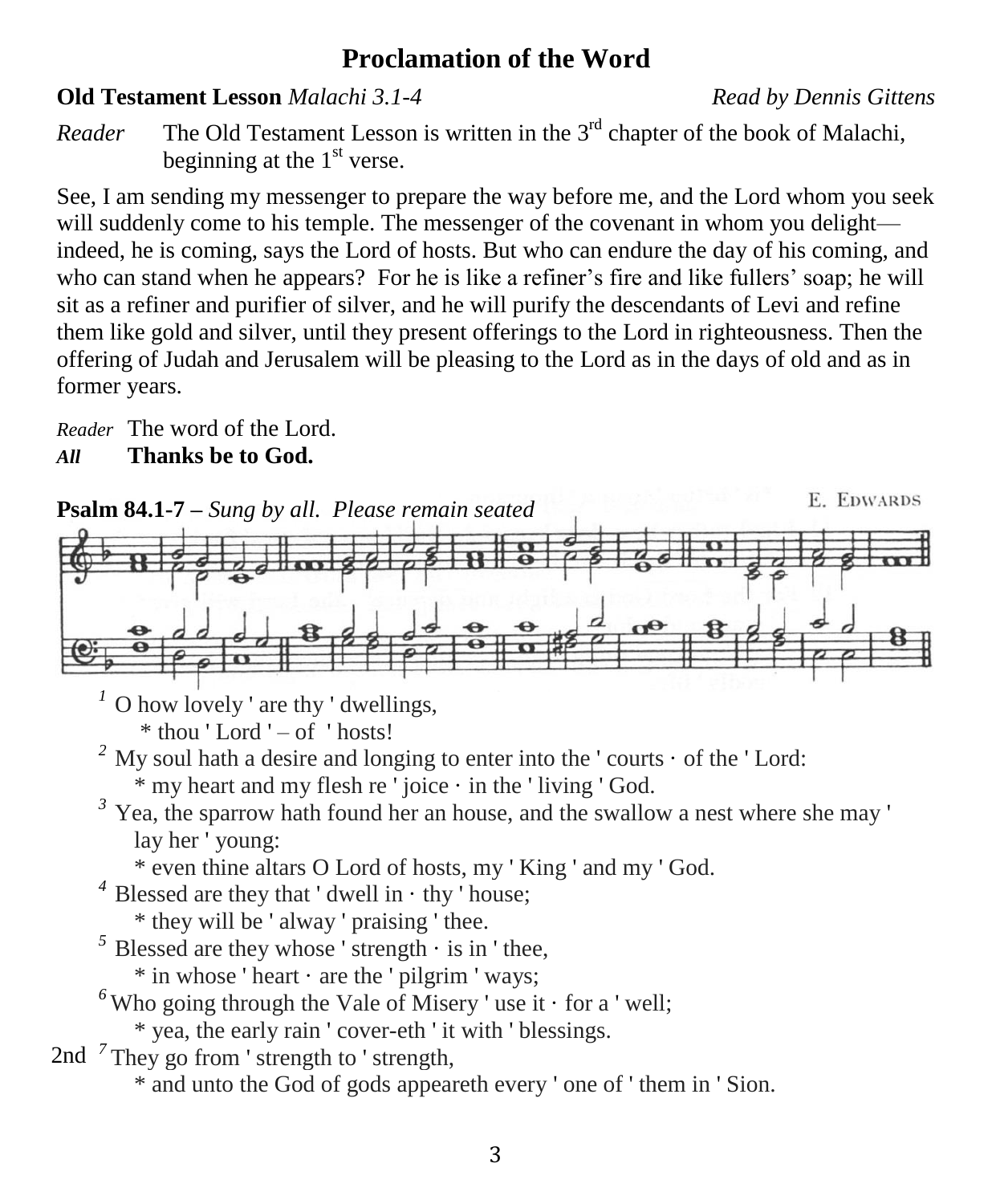*Reader* The Epistle is written in the  $2<sup>nd</sup>$  chapter of The Letter to the Hebrews beginning at the  $14^{\text{th}}$  verse.

Since, therefore, the children share flesh and blood, he himself likewise shared the same things, so that through death he might destroy the one who has the power of death, that is, the devil, and free those who all their lives were held in slavery by the fear of death. For it is clear that he did not come to help angels, but the descendants of Abraham. Therefore he had to become like his brothers and sisters in every respect, so that he might be a merciful and faithful high priest in the service of God, to make a sacrifice of atonement for the sins of the people. Because he himself was tested by what he suffered, he is able to help those who are being tested.

*Reader* The word of the Lord. *All* **Thanks be to God.**

**Gradual Hymn 439** *Blest Are the Pure in Heart* **FRANCONIA** 

#### **The Holy Gospel** *Luke 2.22-40*

*Gospeller* The Lord be with you.

*All* **And with thy spirit.**

Gospeller The Holy Gospel is written in the 2<sup>nd</sup> chapter of the Gospel according to St. Luke beginning at the  $22<sup>nd</sup>$  verse.

## *All* **Glory be to thee, O Lord.**

When the time came for their purification according to the law of Moses, they brought him up to Jerusalem to present him to the Lord (as it is written in the law of the Lord, "Every firstborn male shall be designated as holy to the Lord"), and they offered a sacrifice according to what is stated in the law of the Lord, "a pair of turtledoves or two young pigeons."

Now there was a man in Jerusalem whose name was Simeon; this man was righteous and devout, looking forward to the consolation of Israel, and the Holy Spirit rested on him. It had been revealed to him by the Holy Spirit that he would not see death before he had seen the Lord's Messiah. Guided by the Spirit, Simeon came into the temple; and when the parents brought in the child Jesus, to do for him what was customary under the law, Simeon took him in his arms and praised God, saying, "Master, now you are dismissing your servant[\[e\]](https://www.biblegateway.com/passage/?search=Luke+2%3A22-40&version=NRSV;NIV#fen-NRSV-24995e) in peace, according to your word; for my eyes have seen your salvation, which you have prepared in the presence of all peoples, a light for revelation to the Gentiles and for glory to your people Israel." And the child's father and mother were amazed at what was being said about him. Then Simeon blessed them and said to his mother Mary, "This child is destined for the falling and the rising of many in Israel, and to be a sign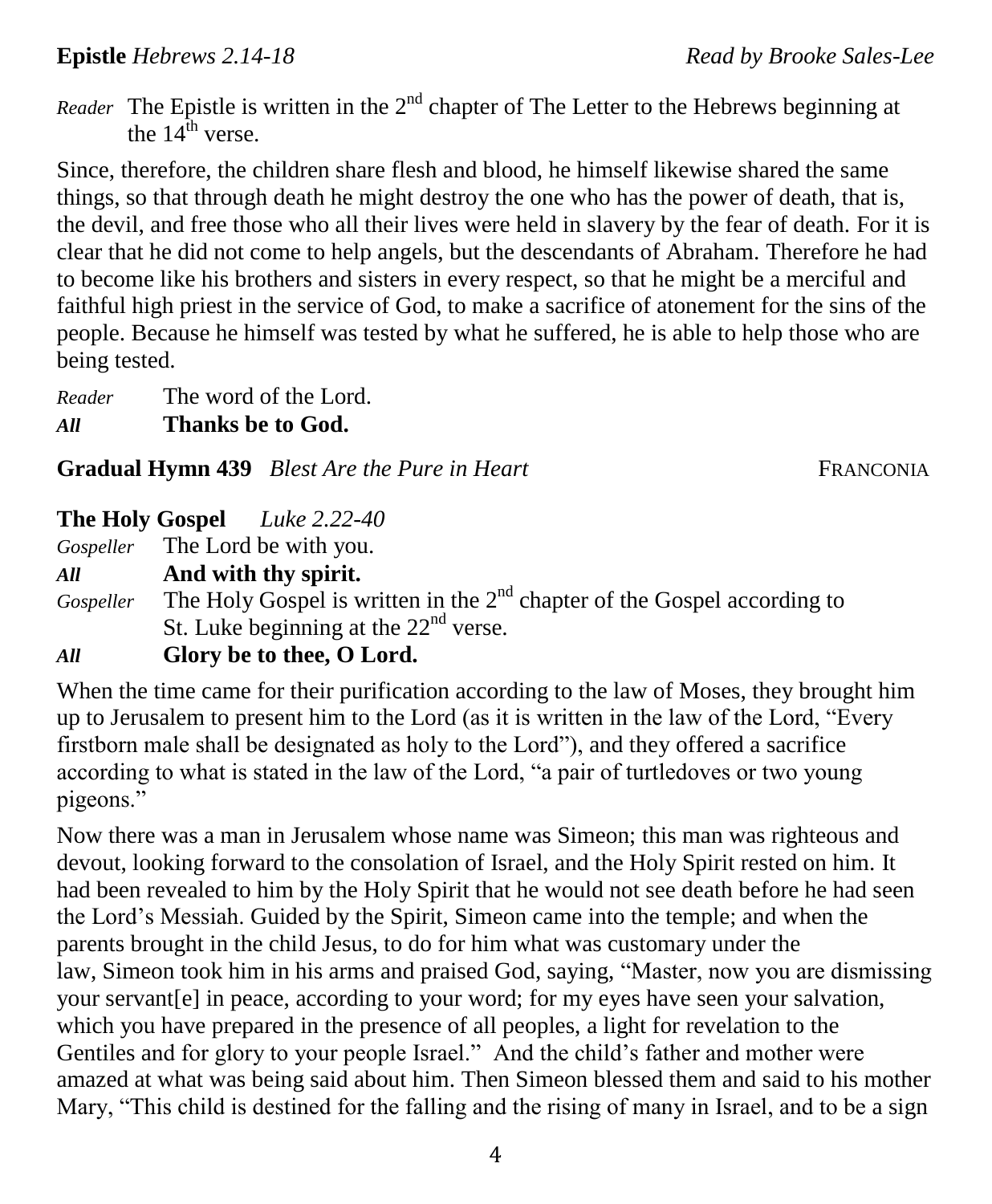that will be opposed so that the inner thoughts of many will be revealed—and a sword will pierce your own soul too."

There was also a prophet, Anna the daughter of Phanuel, of the tribe of Asher. She was of a great age, having lived with her husband seven years after her marriage, then as a widow to the age of eighty-four. She never left the temple but worshiped there with fasting and prayer night and day. At that moment she came, and began to praise God and to speak about the child to all who were looking for the redemption of Jerusalem.

When they had finished everything required by the law of the Lord, they returned to Galilee, to their own town of Nazareth. The child grew and became strong, filled with wisdom; and the favour of God was upon him.

*Gospeller* The Gospel of Christ. *All* **Praise be to thee, O Christ.**

#### **Sermon**

#### **Nicene Creed –** Page 234

*Celebrant* I believe in one God,

*All* **the Father almighty, maker of heaven and earth, and of all things visible and invisible; and in one Lord Jesus Christ, the only-begotten Son of God, begotten of the Father before all worlds, God, of God; Light, of Light; very God, of very God; begotten, not made; being of one substance with the Father; through whom all things were made: who for us and for our salvation came down from heaven, and was incarnate by the Holy Ghost of the Virgin Mary, and was made man, and was crucified also for us under Pontius Pilate. He suffered and was buried, and the third day he rose again, according to the scriptures, and ascended into heaven, and sitteth on the right hand of the Father. And he shall come again with glory to judge both the quick and the dead: whose kingdom shall have no end. And I believe in the Holy Ghost, the Lord, the giver of life, who proceedeth from the Father and the Son, who with the Father and the Son together is worshipped and glorified, who spake by the prophets. And I believe one, holy, catholic, and apostolic Church. I acknowledge one baptism for the remission of sins. And I look for the resurrection of the dead, and the life of the world to come. Amen.**

**Prayers of the People** *Please kneel or stand, as able. Led by Brooke Sales-Lee Response* Lord, in your mercy… **Hear our prayer**

**Confession and Absolution –** Pages 238-239 *The Celebrant invites the prayer of confession.*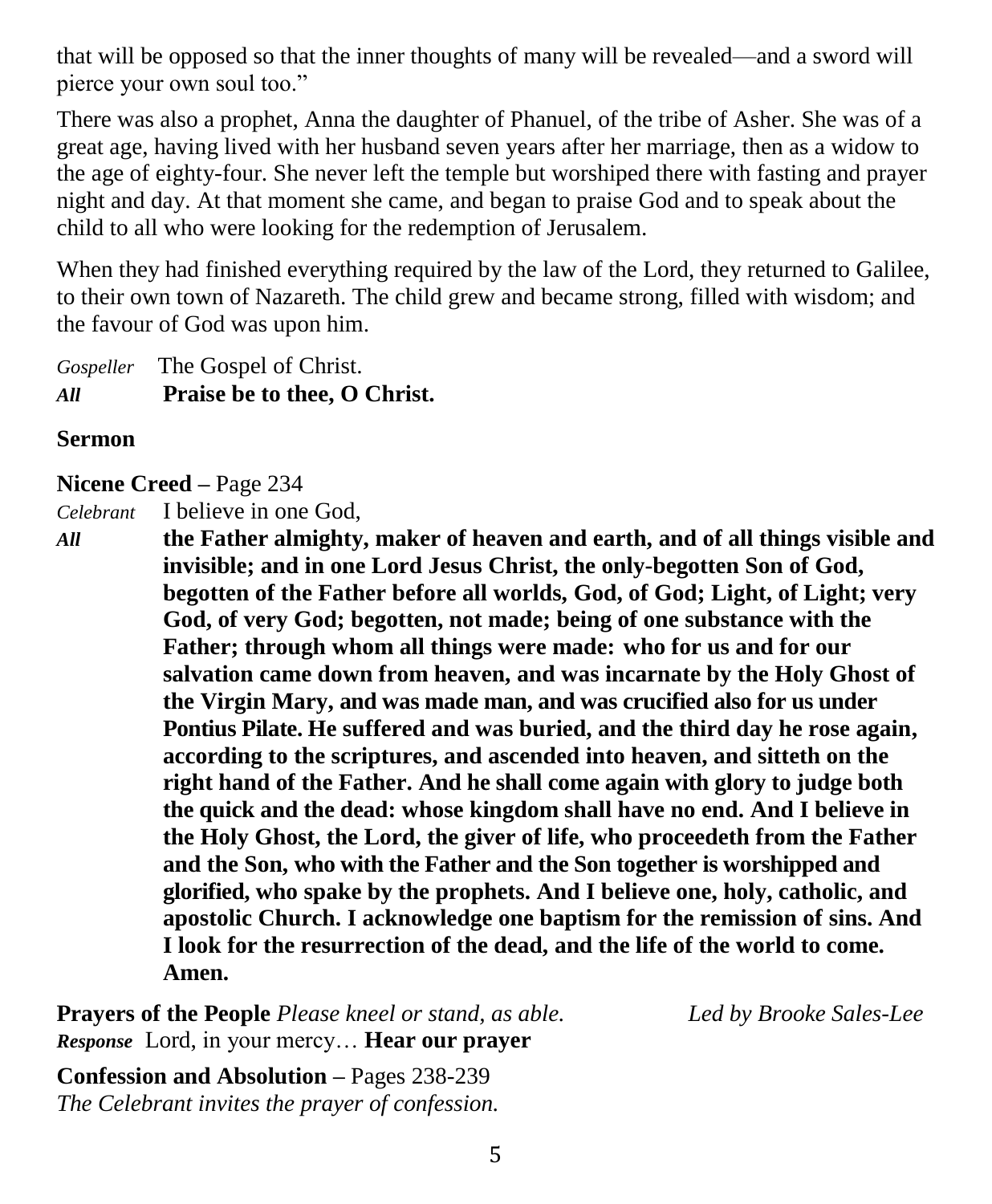*Silence is kept. Please kneel, as able.*

*Celebrant* Almighty God,

*All* **Father of our Lord Jesus Christ, maker of all things and judge of all people: we acknowledge and confess our manifold sins and wickedness, which we from time to time most grievously have committed, by thought, word and deed, against thy divine majesty. We do earnestly repent, and are heartily sorry for these our misdoings. Have mercy upon us, most merciful Father; for thy Son our Lord Jesus Christ's sake, forgive us all that is past; and grant that we may ever hereafter serve and please thee in newness of life, to the honour and glory of thy name; through Jesus Christ our Lord. Amen.**

*The Absolution is pronounced.*

#### **The Peace**

*Celebrant* The peace of the Lord be always with you.

*All* **And with thy spirit.**

*We invite you to share a sign of peace with those near you – a handshake, slight bow or other form of greeting. Please respect the wishes of those who prefer not to shake hands.*

# **Celebration of the Eucharist**

**Offertory Hymn 441** Thee Will I Love **SURREY** 

### **Prayer over the Gifts**

*Celebrant* Almighty God, accept the joyful offering of thy Church, and grant that Jesus may shine in us as the light that enlightens every nation. We ask this in his name and for his sake. **Amen.**

# **Great Thanksgiving –** pp. 241-243

*Celebrant* The Lord be with you.

- *All* **And with thy spirit.**
- *Celebrant* Lift up your hearts.
- *All* **We lift them up unto the Lord.**

*Celebrant* Let us give thanks unto our Lord God.

*All* **It is meet and right so to do.**

*The Celebrant continues with the Preface. Then is sung:*

Because in the mystery of the Word made flesh, thou hast caused a new light to shine in our hearts, to give the knowledge of thy glory, in the face of thy Son Jesus Christ our Lord. Therefore with angels . . . etc.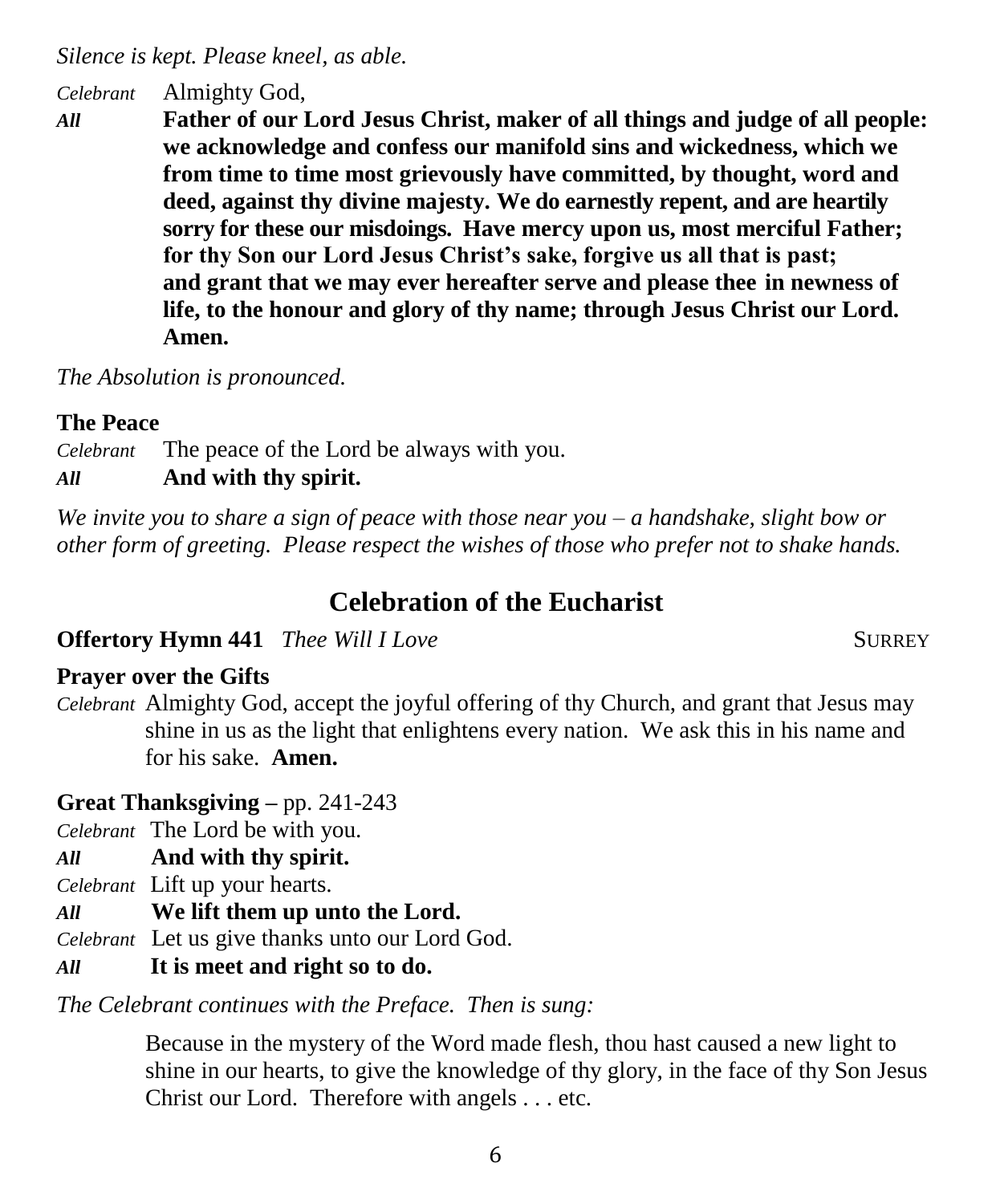- *Choir* **Holy, holy, holy, Lord God of Hosts, heaven and earth are full of thy glory. Glory be to thee, O Lord most high. Blessed is he that cometh in the name of the Lord: Hosanna in the highest.**
- *Celebrant* Blessing and glory and thanksgiving be unto thee, almighty God, our heavenly Father, who of thy tender mercy didst give thine only Son Jesus Christ to take our nature upon him, and to suffer death upon the cross for our redemption; who made there, by his one oblation of himself once offered, a full, perfect, and sufficient sacrifice, oblation, and satisfaction, for the sins of the whole world; and did institute, and in his holy Gospel command us to continue, a perpetual memorial of that his precious death, until his coming again. Hear us, O merciful Father, we most humbly beseech thee; and grant that we receiving these thy creatures of bread and wine, according to thy Son our Saviour Jesus Christ's holy institution, in remembrance of his death and passion, may be partakers of his most blessed body and blood; who, in the same night that he was betrayed, took bread; and, when he had given thanks, he brake it; and gave it to his disciples, saying, "Take, eat; this is my body which is given for you: Do this in remembrance of me." Likewise after supper he took the cup; and when he had given thanks, he gave it to them, saying, "Drink ye all, of this; for this is my blood of the new covenant, which is shed for you and for many for the remission of sins: Do this, as oft as ye shall drink it, in remembrance of me." Wherefore, O Father, Lord of heaven and earth, we thy humble servants, with all thy holy Church, remembering the precious death of thy beloved Son, his mighty resurrection, and glorious ascension, and looking for his coming again in glory, do make before thee, in this sacrament of the holy bread of eternal life and the cup of everlasting salvation, the memorial which he hath commanded:

#### *All* **We praise thee, we bless thee, we thank thee, and we pray to thee, Lord our God.**

*The Celebrant continues with the Prayer of Consecration. At the end all sing, "Amen."*

**Lord's Prayer –** *Sung by all* **here** *Hymn Book #684* 

# **Breaking of the Bread**

*Celebrant* We break the bread of life, and that life is the light of the world.

# *All* **God here among us, light in the midst of us, bring us to light and life.**

# **Agnus Dei**

*Choir* **O Lamb of God, that takest away the sin of the world, have mercy upon us. O Lamb of God, that takest away the sin of the world, grant us thy peace.**